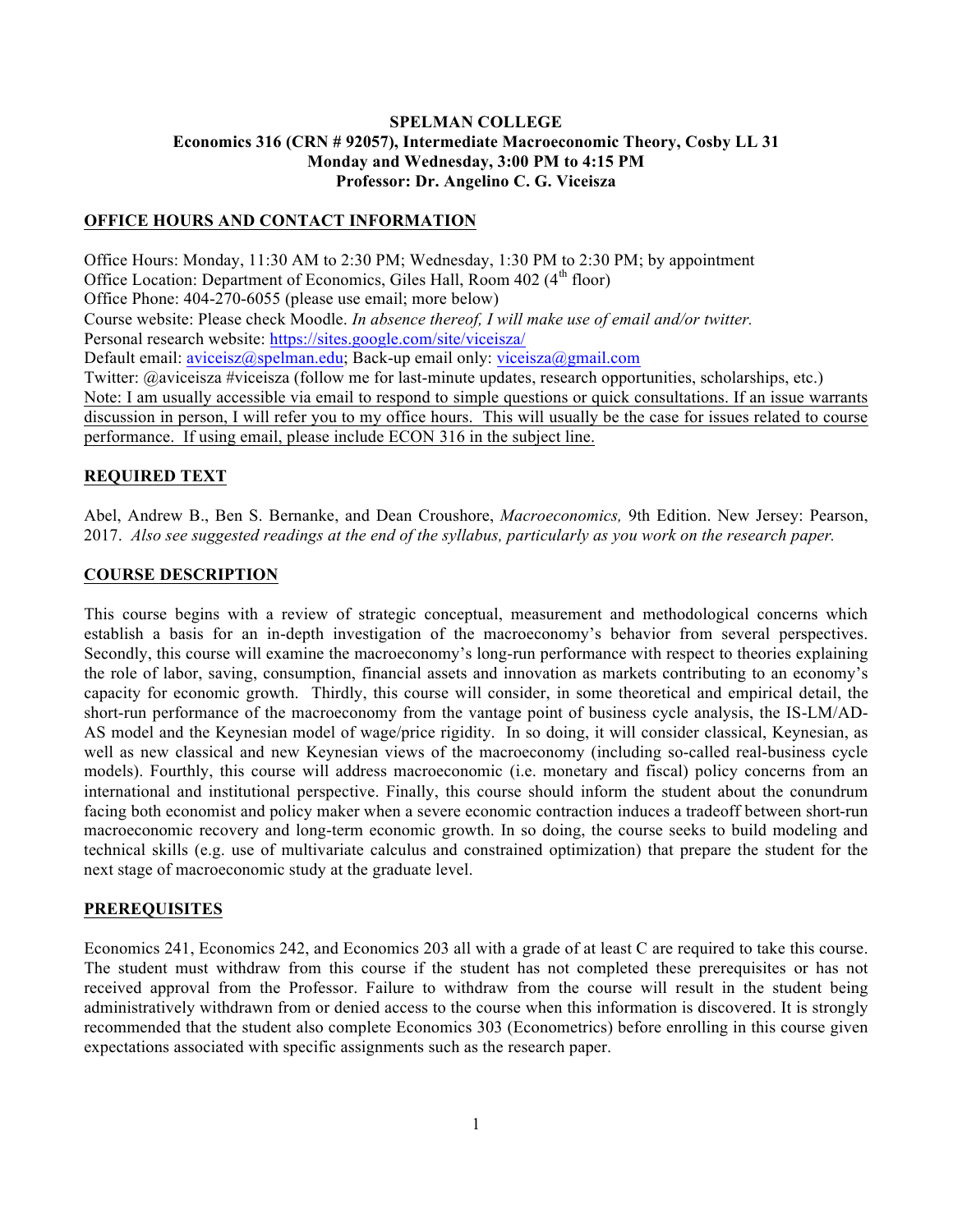### **BEHAVIORAL OBJECTIVES**

Upon completion of this course, the student should be able to:

- 1. Distinguish between micro and macroeconomics and explain how they are related.
- 2. Identify, define, and calculate main macroeconomic variables; e.g. GDP, unemployment, inflation.
- 3. Explain the basic tenets of classical, Keynesian, new classical, and new Keynesian economics.
- 4. Derive the production function, the classical labor demand curve, and the classical labor supply curve.
- 5. Graph and explain equilibria in labor, goods, and money/asset markets.
- 6. Define unemployment, calculate related variables, and explain Okun's Law.
- 7. Explain and derive key macroeconomic models such as the Solow growth model, the IS-LM model, AD-AS model, and real-business cycle models.
- 8. Explain, recognize, and/or derive the Phillips curve and so-called Lucas critique.
- 9. Use these models to conduct macroeconomic analysis; e.g. assessing the role of fiscal/monetary policy.
- 10. Explain the endogenous growth hypothesis and its macroeconomic policy implications.
- 11. Explain the logic of growth accounting and its use to explain growth rate behavior.
- 12. Graphically as well as mathematically derive/prove some of the above concepts using tools from (multivariate) calculus.
- 13. Understand the differences between cross-sectional, time series, and panel data and their relevance for empirical macroeconomic analysis such as cross-country growth regressions.

### **JUSTIFICATION FOR FOUR CREDITS**

This is a four-credit, three-contact-hour course. To justify the additional credit, the student will be required to do the following outside of class:

- 1. Read book chapters and materials *prior to class* (see course outline).
- 2. Complete take-home quizzes (typically, retroactive based on material discussed in class).
- 3. Complete a research paper.

### **COURSE GRADING**

| $30\%$ (15% each)                                    |
|------------------------------------------------------|
| 30%                                                  |
| $15\%$ (six out of eight: 2.5% each)                 |
| 15%                                                  |
| $10\%$ (7.5% for attendance; 2.5% for participation) |
|                                                      |

The following grading scale will be employed:

| Percentage Earned | Grade Earned | Percentage Earned | Grade Earned |
|-------------------|--------------|-------------------|--------------|
| $93 - 100$        |              | $70 - 74$         |              |
| $90 - 92$         | A-           | $65 - 69$         | $C$ -        |
| $87 - 89$         | $B+$         | $62 - 64$         | $D+$         |
| $83 - 86$         |              | $58 - 61$         | D            |
| $79 - 82$         | B-           | below 57          | F            |
| $75 - 78$         | $C+$         |                   |              |

### **Note: (1) The above scale should be regarded as approximate as the instructor reserves the right to make adjustments in awarding final grades. (2) I typically grade exams with a "bump".**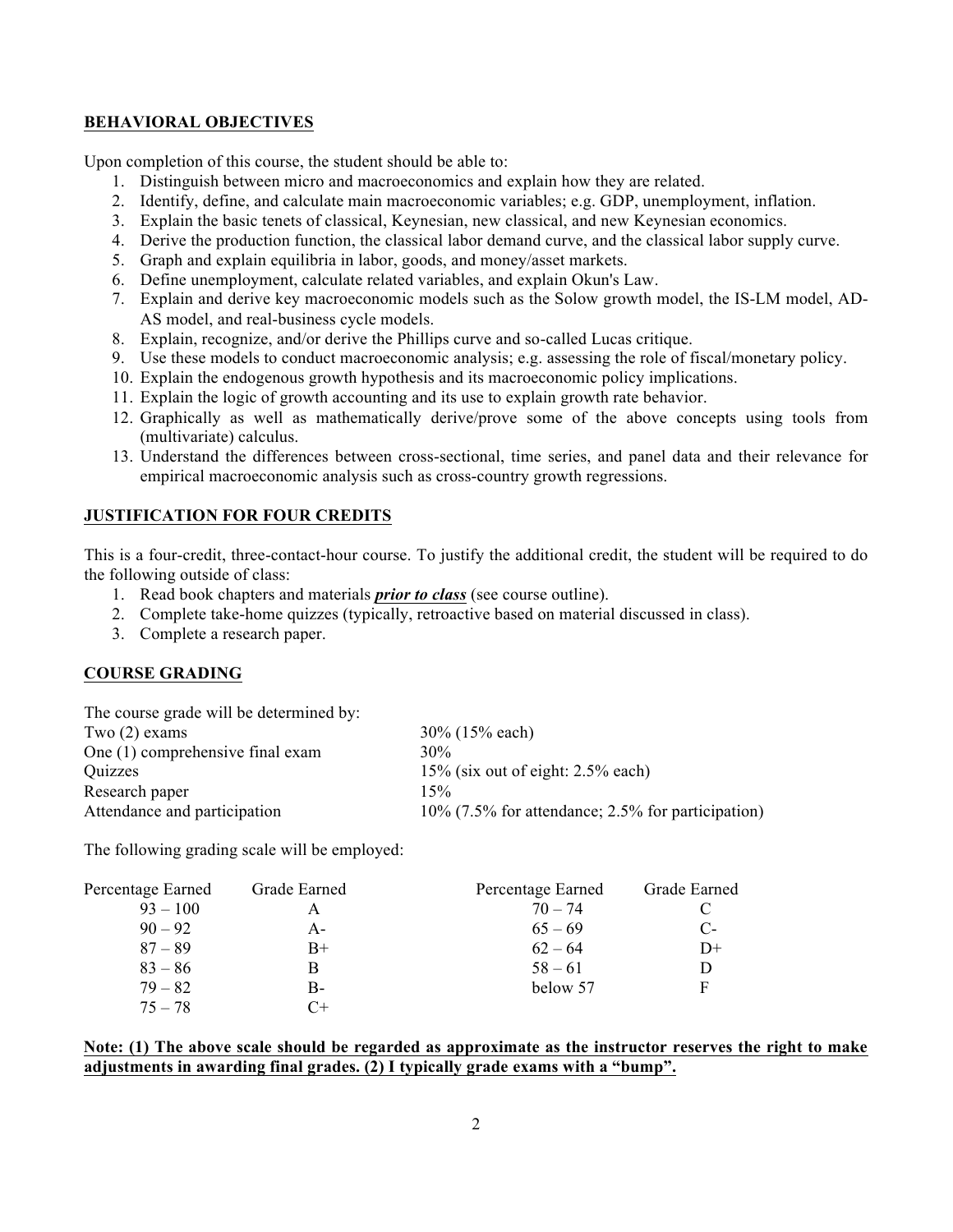## **QUIZZES**

Quizzes will open at 4:00 PM of a given day and close at 11:59 PM of the day after. So, a student will have 32 hours to complete a quiz. The dates listed in the course outline are **due dates**. Quizzes will be completed on/submitted via Moodle and close at midnight. This means that the student's submission should be complete by 11:59 PM of **the stated due date**. **The student should plan accordingly since late submissions will receive a zero (0).** Please avoid losing points in an unnecessary manner by starting the quiz on time.

#### **RESEARCH PAPER**

The research paper (RP) should be based on a carefully developed research question that if properly executed in the medium run can lead to an independent study or senior thesis and in the long run can lead to a peer-reviewed journal article. *See rubric and notes at the end of the syllabus for additional expectations.* The RP should comprise the following components (excluding appendices such as references, tables, and figures/graphs):

- 1) A title page with author name(s) [in alphabetical order] followed by an abstract with keywords.
- 2) An introduction covering (2 pages):
	- a. The main research question
	- b. A review of the literature and the contribution of the particular research question
	- c. The organization of the proposal
- 3) A theoretical model or conceptual framework covering (2 pages):
	- a. The model setup and derivations
	- b. The testable hypotheses derived from this model
		- i. Note that in economics, a "model" typically means a conceptual framework that can be used to explain or predict what we observe in the real world. It is usually some text and math (possibly supported by graphs). We will see examples as we progress through the course, but to get a sense of economic models early on you should take a look at articles published in reputable economics journals (see end of syllabus for some citations).
		- ii. An example of an economic model you are familiar with is that of utility maximization. For example, let apples be  $x_1$  and oranges be  $x_2$ , and the price of apples and oranges be  $p_1$  and  $p_2$  respectively. A consumer's utility over apples and oranges can be expressed as  $U(x_1, x_2)$ . The typical utility maximization model says that this consumer will:

 $max_{\{x_1, x_2\}} U(x_1, x_2)$  s.t.  $p_1x_1 + p_2x_2 = m$ 

where the latter represents a budget constraint and  $m$  is her/his/... money budget, e.g. from wages. This theoretical model leads to predictions about the optimal amount of apples  $x_1^*(p_1, p_2, m)$  and oranges  $x_2^*(p_1, p_2, m)$  this consumer will "choose" in order to maximize utility given a set of prices and budget. This is a "testable prediction" (aka hypothesis) from a theoretical model that can in turn be tested using real-world data for many consumers (aka an empirical model). *See next item.*

- 4) An empirical section covering (5 pages):
	- a. An empirical (i.e. regression) model that is informed by the aforementioned theoretical model.
	- b. A discussion of the data and sources used to construct variables for this empirical model.
	- c. A clear discussion of the results.
- 5) A conclusion covering (1 page):
	- a. The main conclusions and policy implications resulting from the research.
	- b. Next steps for this and other research moving forward.

#### Notes:

- 1. The RP will pass two stages of review (Stage 1 and 2) prior to being submitted for final grading/Stage 3 (see course outline for due dates). Stages 1, 2, 3 count for 1%, 4%, 10% of your grade respectively.
- 2. You are allowed to work in groups of up to three people. If you choose to work in a group, please note: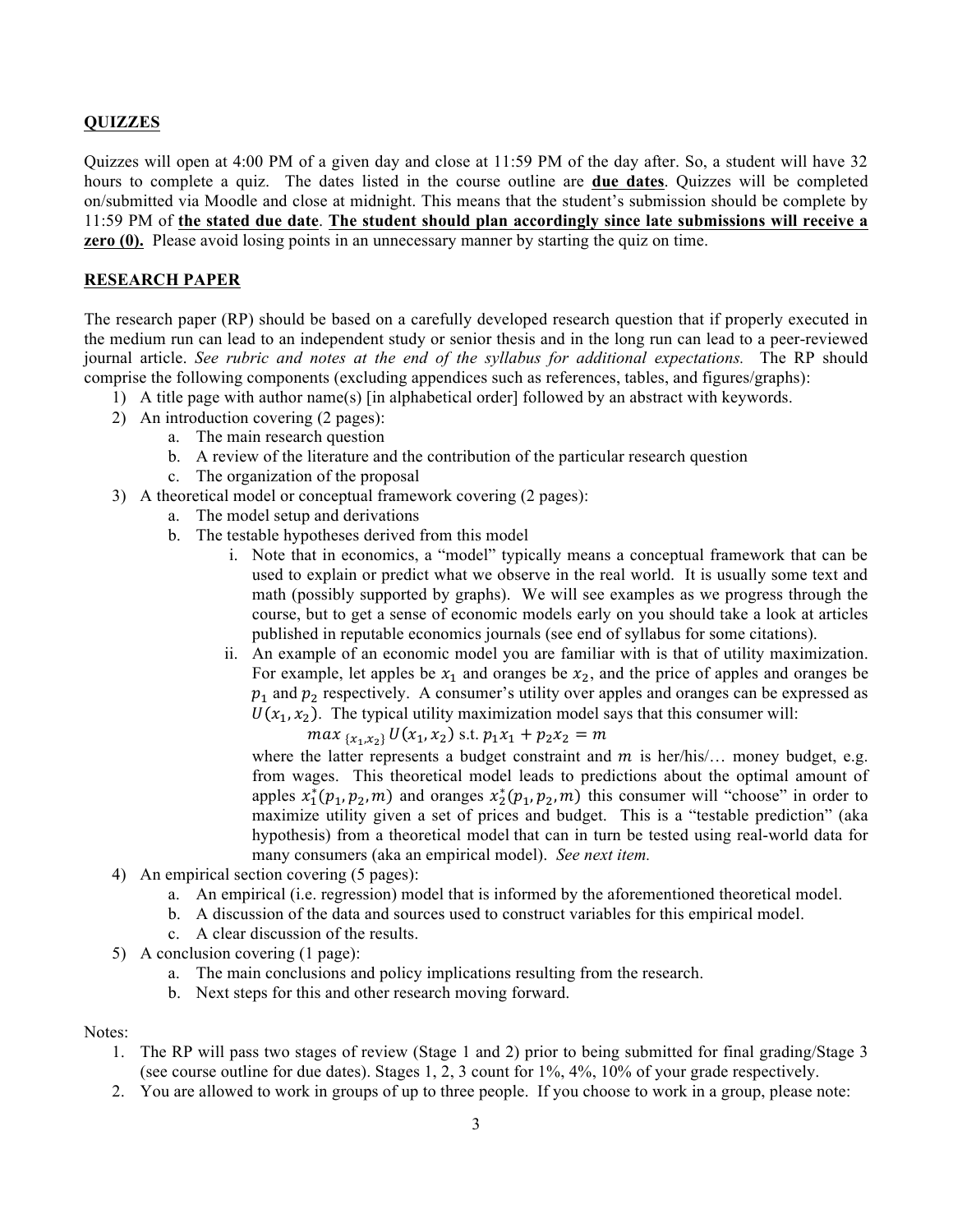- a. You are responsible for choosing your group members and communicating those to me by Stage 1 of the RP. *All group member names should be listed in all submissions in alphabetical order.*
- b. It is your responsibility to ensure that your group functions properly. I.e. it is up to you to divide the work and ensure that (1) there is no freeriding and (2) submissions occur ON TIME.
- c. You should designate one of your group members to be the "Communications liaison". This person will be responsible for submitting the group's work on Moodle. If this person does NOT submit ON TIME, the whole group will suffer (see below).
- d. All group members will receive the exact same grade regardless of the circumstances.
- e. All group members must be present during office hours for any consultation meetings.
- f. All group members must be copied when contacting me via email regarding any RP issues.
- 3. The RP must be on a macroeconomic topic, please read chapter 1 of the text carefully to assess what constitutes macroeconomic subject matter. A microeconomic topic about the determinants in crime in major U.S. cities is certainly research worthy; however, it is not a macroeconomic topic. The impact of national rates of incarceration on the aggregate unemployment rate is a macroeconomic topic. Please discuss with me further during office hours. I reserve the right to reject a research question after Stage 1.

## **FORMATTING**

All written documentation (in particular, the different stages of the research proposal and the referee report) should be in Times New Roman 11 point font with 1.5 spacing and 1 inch margins all around. **ANY FILES THAT ARE UPLOADED TO MOODLE SHOULD BE LESS THAN 2 MB.** 

### **MAKE-UP POLICIES AND EXTRA CREDIT**

- 1. **REGULAR EXAMS:** There are absolutely **NO** make-up exams, whether the absence is excused or not. In case an absence is excused by the Office of the Dean within a week of the missed exam date, I reserve the right to prorate the weight of the missed exam over the remaining exams.
- 2. **FINAL EXAM:** The final exam absolutely **CANNOT** be made up. If a student misses the final exam, the student will receive a zero (0) for the exam. An exception **may** be made if a student seeks approval from me **PRIOR** to the exam by providing a valid documented excuse approved by the Office of the Dean. Even in this case, I still reserve the right to deny the student's request.
- 3. **QUIZZES:** There are absolutely **NO** make-up quizzes, whether the absence is excused or not. I will drop the two (2) lowest quiz grades when determining the student's overall grade. For example, if a student misses two quizzes, the student will receive a zero (0) but those will be dropped.
- 4. **RP:** These components absolutely **CANNOT** be made up, whether excused or not. If a student or group misses them, the student/members will receive a zero (0).
- 5. **TARDINESS:** Late submissions will **NOT** be accepted. They will receive a zero (0).
- 6. **EXTRA CREDIT:** It is my experience that most students fail to submit all possible assignments. As such, it does not make economic sense to give opportunities for extra credit since students are not making use of the opportunities already afforded to them. So, I will **NOT** give extra credit, regardless of the student's circumstances.

# **THERE ARE NO EXCEPTIONS TO ANY OF THESE RULES.**

### **ACCESS TO EXAMS**

Exams in this course are not permitted to enter "the public domain". Although there is no obligation to allow the student to review exams after they have been reviewed in class and collected, if a student wishes to review an exam, I will typically accommodate the student during office hours.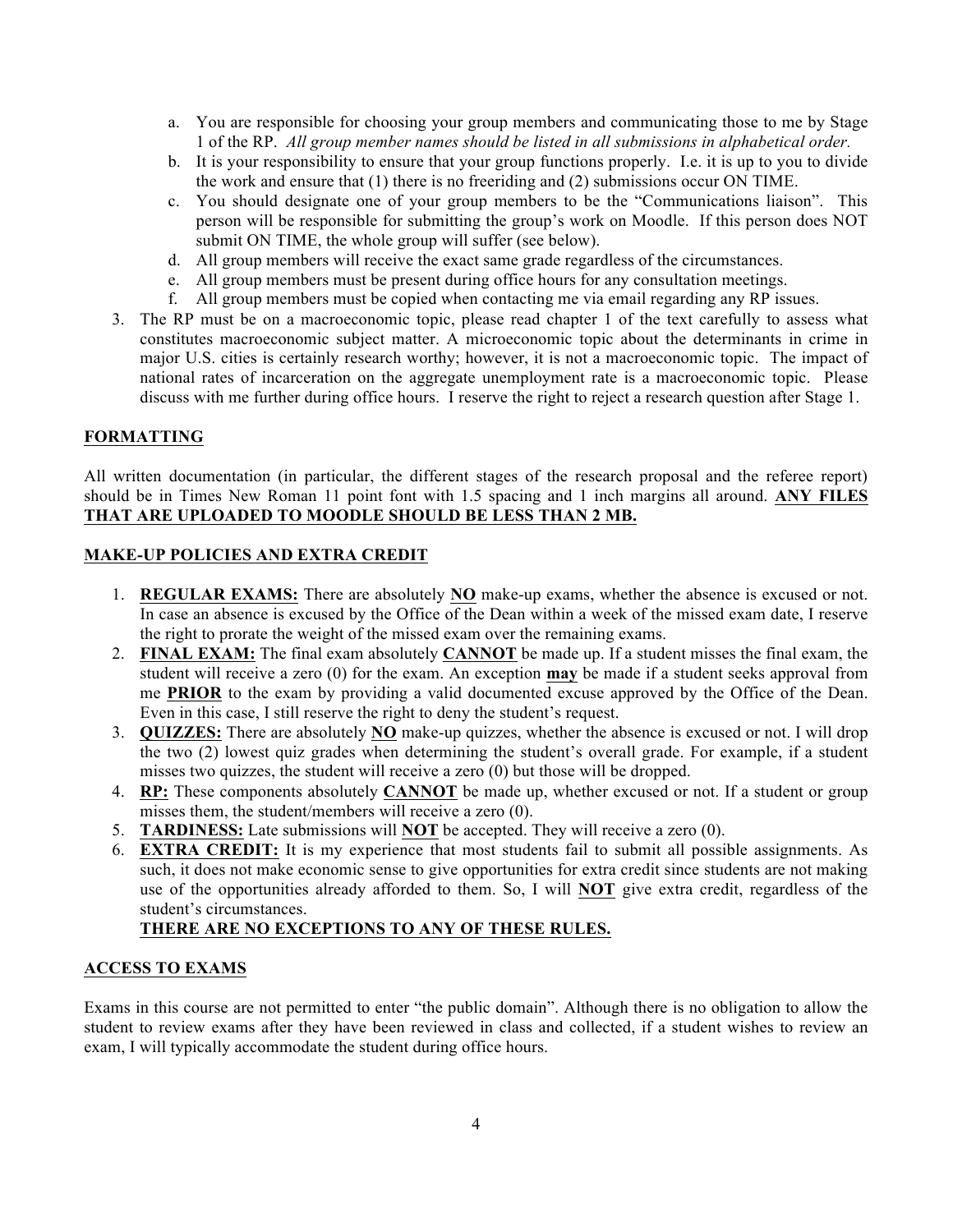## **ATTENDANCE AND PARTICIPATION POLICY**

Class attendance and participation are mandatory, as these are integral parts of the class. *As such, 10% of your class grade comes from these components.* Please note the following:

- 1. Attendance is taken at the beginning of each class.
- 2. For students who have the habit of arriving after the class begins (late arrival), I reserve the right to count late arrivals as absences. The student is considered late if the student is not present when class begins. I typically count tardiness as an absence if the student arrives after I finished taking attendance. In case of excessive lateness (ten minutes after class begins), I reserve the right to bar a student from entering the classroom.
- 3. If a student misses zero (0, no) classes, the student receives 100 for the attendance portion of the grade. If a student misses one (1) unexcused class, the student receives 95 for attendance. If a student misses two (2) unexcused classes, the student receives 90 for attendance. Any student with three (3) or more unexcused absences will receive a zero (0) for attendance. *This means that this student loses 7.5% of the course grade.*
- **4. Any student with five (5) or more absences (***excused or unexcused***) will be administratively withdrawn from the course. I will email the student a notification and proceed by processing such withdrawal through the Offices of the Dean of Undergraduate Studies and the Registrar.**
- 5. Class participation will be judged based on thoughtful questions and discussions **and** lack of disruptive behavior during class (see General Code of Conduct section of this syllabus). In particular, if a student uses a cell phone during class (without my permission), the student will receive a zero (0) for the participation portion of the grade. *This means that this student loses 2.5% of the course grade.* **THERE ARE NO EXCEPTIONS TO ANY OF THESE RULES.**

## **ACADEMIC INTEGRITY**

The following is Spelman College's **Academic Integrity Policy**:

"At the heart of Spelman College's mission is academic excellence, along with the development of intellectual, ethical and leadership qualities. These goals can only flourish in an institutional environment where every member of the College affirms honesty, trust, and mutual respect. All members of the academic community of Spelman College are expected to understand and follow the basic standards of honesty and integrity, upholding a commitment to high ethical standards. Students are expected to read and abide by the Spelman College Code of Conduct (see the Spelman College Student Handbook) and are expected to behave as mature and responsible members of the Spelman College academic community. Students are expected to follow ethical standards in their personal conduct and in their behavior towards other members of the community. They are expected to observe basic honesty in their work, words, ideas, and actions. Failure to do so is a violation of the Spelman College Academic Integrity Policy."

*Violators will be subject to the sanctions outlined in the Spelman College Bulletin.*

# **GENERAL CODE OF CONDUCT (INCLUDING TECHNOLOGY AND CELL PHONE USE POLICY)**

It is understood that any student participating in this course will show conduct in a manner that is constructive and non-disruptive to the learning environment. This is out of mutual respect for the professor as well as fellow students.

With this in mind, use of any form of technology—including computers and cell phones—is only allowed if it is absolutely necessary for the student's learning within the course. If so, the student should see me by the end of the first day of class to discuss and potentially obtain permission to use such a technology. Even if granted, I still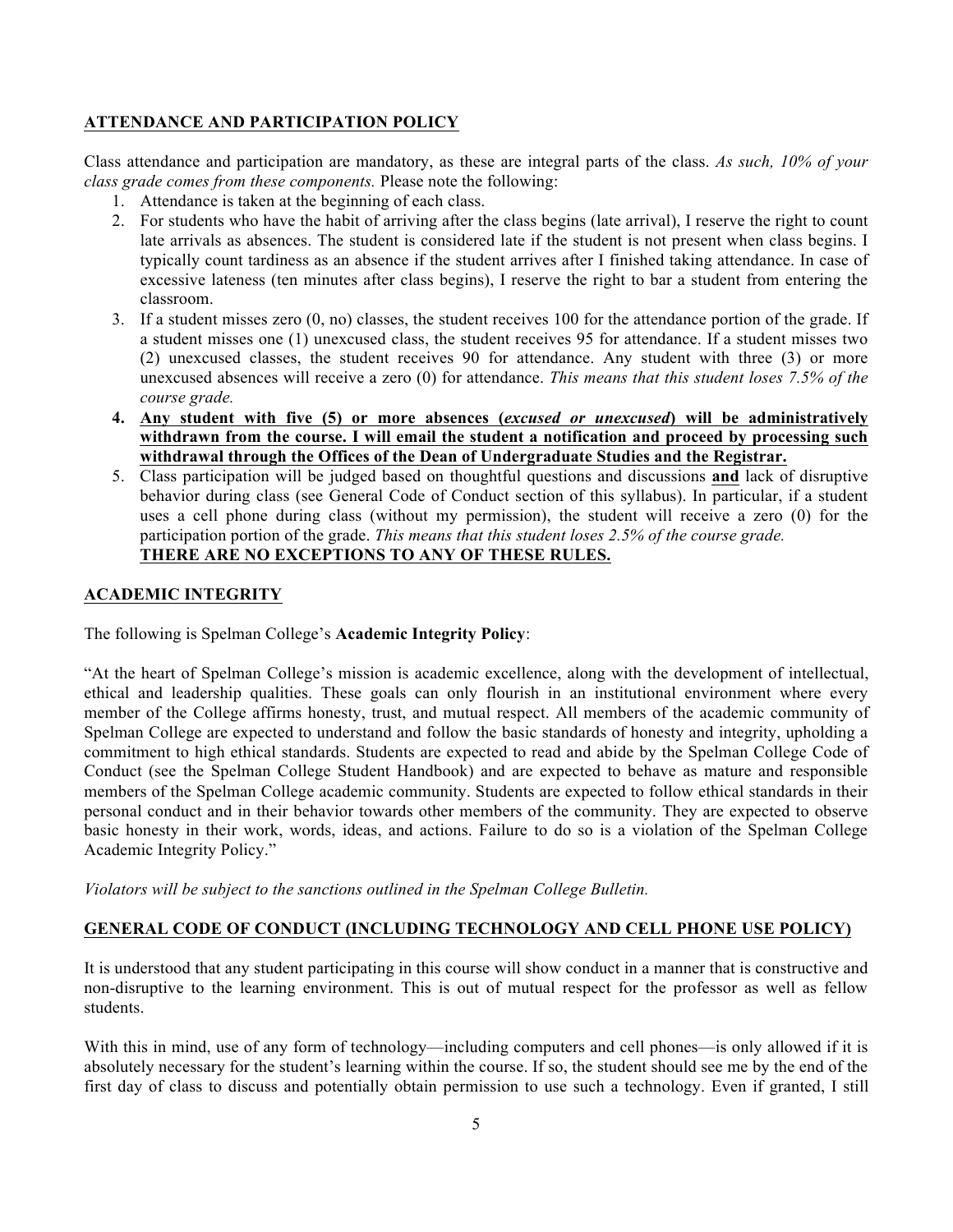reserve the right to revoke this privilege if I note in a future class that such technology is being used for purposes other than learning related to the course.

### **In the absence of such permission, use of technologies is strictly prohibited unless the professor explicitly requests the students to use such technologies. The student should turn off cell phones, laptops, tablets, or any other noise-making devices while in class as these can generally be considered disruptive. Any such disturbances will result in automatic eviction from class. NO EXCEPTIONS!!! DISABILITY STATEMENT**

The following is Spelman College's **Disability Statement**:

"Spelman College is committed to ensuring the full participation of all students in its programs. If you have a documented disability (or think you may have a disability) and, as a result, need a reasonable accommodation to participate in class, complete course requirements, or benefit from the College's programs or services, you should contact the Office of Disability Services (ODS) as soon as possible. To receive any academic accommodation, you must be appropriately registered with ODS. The ODS works with students confidentially and does not disclose any disability-related information without their permission. ODS serves as a clearinghouse on disability issues and works in partnership with faculty and all other student service offices. For further information about services for students with disabilities, please contact the ODS at 404-270-5289 (voice), located in MacVicar Hall, Room 106."

# **CENTER FOR ACADEMIC PLANNING AND SUCCESS (CAPS)**

The Spelman College Center for Academic Planning and Success (see http://www.spelman.edu/academics/caps) is located in the Milligan Building, 2nd floor. The Center provides peer tutors for various subject areas, including economics. The schedule of times when peer tutors will be available can be acquired from the Center. This is a valuable resource for student learning and students are urged to avail themselves of the Center. Peer tutors have previously been very successful students in the course.

# **GENERAL REMARKS**

- 1. Students are expected to plan their air travel at the end of the semester so that it does not conflict with the final exam. The same applies to other types of travel throughout the semester.
- 2. Students should select a "buddy" in the course from whom they can obtain materials in case they miss class. It is the student's responsibility to obtain such material and stay up to speed.
- 3. The syllabus provides a general plan for the course; deviations may be necessary.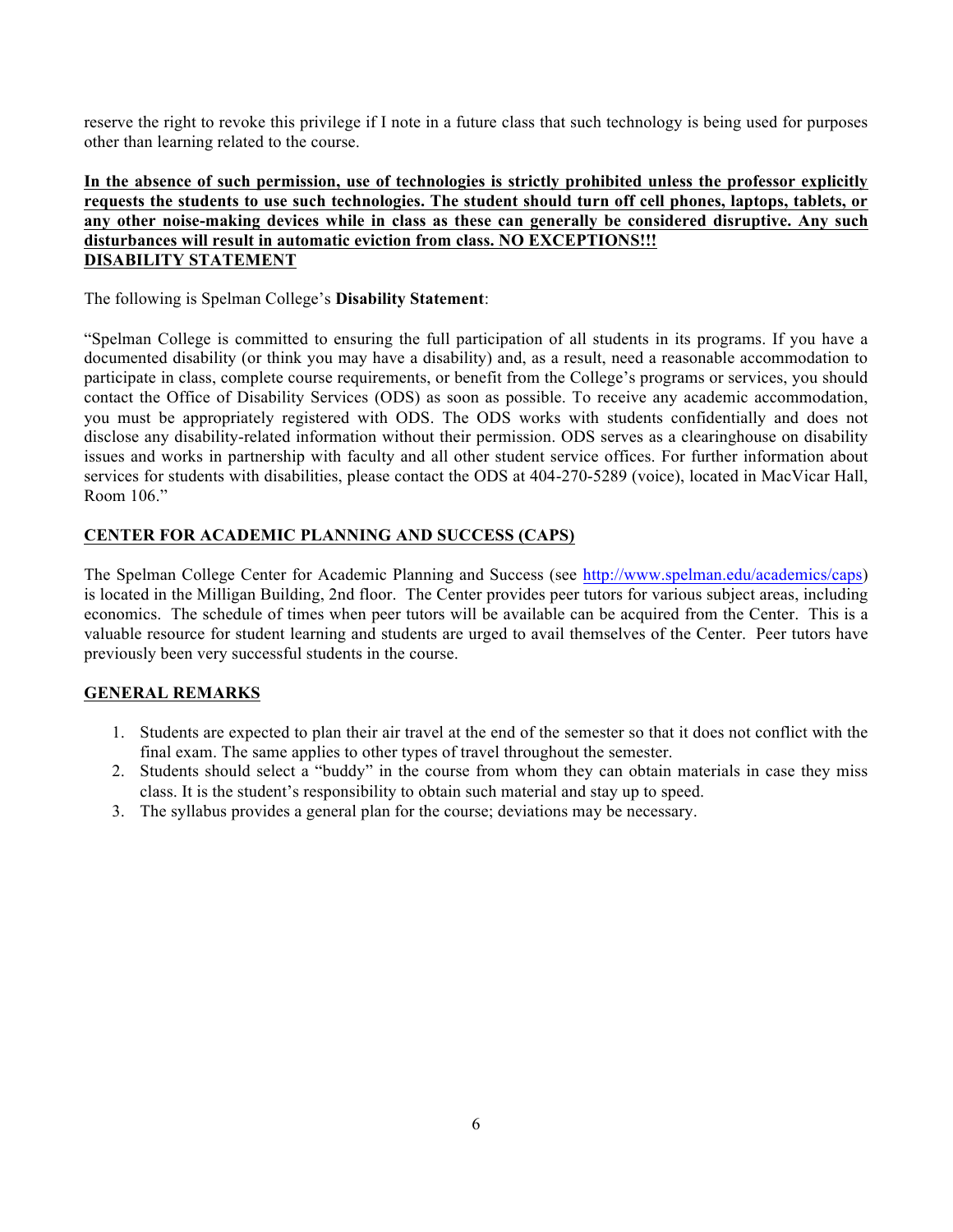# **COURSE OUTLINE**

| <b>Date</b>                                                                 | <b>Topic</b>                 | <b>Quizzes or Notes</b>                | <b>Stage of RP</b>          |  |  |  |
|-----------------------------------------------------------------------------|------------------------------|----------------------------------------|-----------------------------|--|--|--|
| 8/16                                                                        | Syllabus and introduction    |                                        |                             |  |  |  |
| 8/21                                                                        | Chapter 1, Technical basics  | Quiz 1 assigned and due 8/22           |                             |  |  |  |
| 8/23                                                                        | Chapter 2                    |                                        |                             |  |  |  |
| 8/28                                                                        | Chapter 3                    |                                        |                             |  |  |  |
| 8/30                                                                        | Chapter 3                    | Quiz 2 assigned and due 9/1            |                             |  |  |  |
| 9/4: NO CLASS due to Labor Day                                              |                              |                                        |                             |  |  |  |
| 9/6                                                                         | Chapter 4                    |                                        | $1st$ draft of RP due 9/6   |  |  |  |
| 9/11                                                                        | Chapter 4                    |                                        |                             |  |  |  |
| 9/13                                                                        | Chapter 5                    | Quiz 3 assigned and due 9/14           |                             |  |  |  |
| 9/18                                                                        | Chapter 5, 6                 |                                        |                             |  |  |  |
| 9/20                                                                        | Chapter 6                    |                                        |                             |  |  |  |
| 9/25                                                                        | Chapter 6                    | Quiz 4 assigned and due 9/26           |                             |  |  |  |
| 9/27: Exam 1 (all material up to now)                                       |                              |                                        |                             |  |  |  |
| 10/2                                                                        | Chapter 7                    |                                        |                             |  |  |  |
| 10/4                                                                        | Chapter 7                    |                                        |                             |  |  |  |
| 10/9, 10/11: NO CLASS due to Fall Break – NOTE: $2nd$ draft of RP due 10/15 |                              |                                        |                             |  |  |  |
| 10/16                                                                       | Chapter 8                    |                                        |                             |  |  |  |
| 10/18                                                                       | Chapter 8                    | Quiz 5 assigned and due 10/19          |                             |  |  |  |
|                                                                             |                              | 10/20: Midterm grades submitted        |                             |  |  |  |
| 10/23                                                                       | Chapter 9                    |                                        |                             |  |  |  |
| 10/25                                                                       | Chapter 9                    |                                        |                             |  |  |  |
|                                                                             |                              | 10/27: Last day to withdraw with a "W" |                             |  |  |  |
| 10/30                                                                       | Chapter 10                   |                                        |                             |  |  |  |
| 11/1<br>11/6                                                                | Chapter 10<br>Chapter 11     | Quiz 6 assigned and due 11/2           |                             |  |  |  |
|                                                                             |                              |                                        |                             |  |  |  |
| Chapter 11<br>11/8<br>11/13: Exam 2 (all material between Exams 1 and 2)    |                              |                                        |                             |  |  |  |
| 11/15                                                                       | Chapter $12$                 | Quiz 7 assigned and due 11/16          |                             |  |  |  |
| 11/20, 11/22 NO CLASS DUE TO THANKSGIVING                                   |                              |                                        |                             |  |  |  |
| 11/27                                                                       | Chapter 12 and select topics |                                        | Final draft of RP due 11/27 |  |  |  |
| 11/29                                                                       | Final Class (Review)         | Quiz 8 assigned and due 11/30          |                             |  |  |  |
| <b>COMPREHENSIVE FINAL EXAM DURING THE WEEK OF DEC 4-8 (TBA)</b>            |                              |                                        |                             |  |  |  |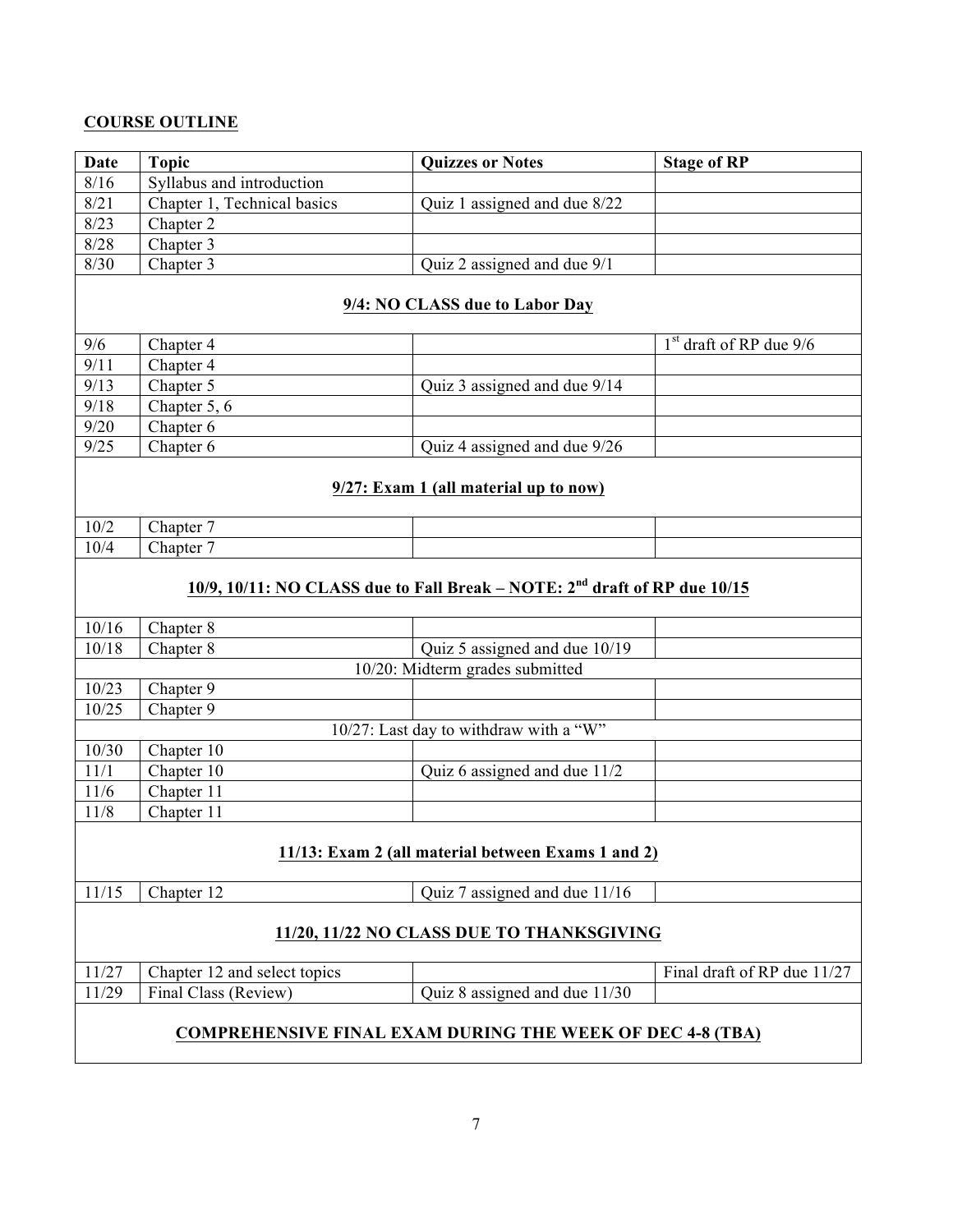### **TYPICAL GRADING RUBRIC FOR THE RP**

| Rank      | <b>Content Quality</b>                              | <b>Quality of Written Exposition</b>                                  | Approximate score |
|-----------|-----------------------------------------------------|-----------------------------------------------------------------------|-------------------|
| Excellent | The paper is technically strong in that it          | The paper is written in an academic manner, following typical         | $90 - 100$        |
|           | comprises (1) an excellent literature               | standards observed in the literature. This applies both to the use of |                   |
|           | review, (2) a well-developed theoretical            | the English language (grammar, spelling, and so on), but also to the  |                   |
|           | model, (3) a clear empirical strategy and           | use of mathematical notation. Notation needs to be used as            |                   |
|           | results testing the hypotheses derived              | appropriate and be properly defined. The student should use           |                   |
|           | from $2$ , (4) a discussion of conclusions          | academic articles in top peer-reviewed journals as a guide (see       |                   |
|           | and policy implications, and (5) a                  | course reading list for examples of such articles as well as advice   |                   |
|           | discussion of ways forward.                         | provided further below).                                              |                   |
| Very Good | The paper is strong in categories $(1)$ , $(2)$ ,   | The paper uses notation inappropriately.                              | 85-89             |
|           | $(3)$ , and $(5)$ , but is weak in category $(4)$ . |                                                                       |                   |
| Good      | The paper is strong in categories $(1)$ , $(2)$ ,   | The paper uses notation inappropriately and does not necessarily      | 80-84             |
|           | and $(3)$ , but is weak in categories $(4)$ and     | read as an academic article.                                          |                   |
|           | (5).                                                |                                                                       |                   |
| Fair      | The paper is weak in any of the                     | Same as former.                                                       | 75-79             |
|           | categories $(1)$ , $(2)$ , or $(3)$ .               |                                                                       |                   |
| Limited   | The paper is weak in one or more of the             | Same as former.                                                       | $70 - 74$         |
|           | categories $(1)$ , $(2)$ , and $(3)$ .              |                                                                       |                   |
| Weak      | The paper is weak in all categories.                | Same as former.                                                       | 69 and below      |

Other tips/issues for consideration for the RP:

- 1. It is imperative that you start with a proper research question that is informed by and sufficiently different from prior literature.
- 2. Generally, references must come from a reputable source; e.g. journal articles or working papers from www.nber.org. Discuss with me during office hours to get insights into additional references.
- 3. Use the journal articles or academic working papers on the syllabus as a guide for what your RP should look like.
- 4. Make sure to differentiate clearly between a theoretical model and an empirical model (i.e. what you are used to in econometrics). Your theoretical model informs the latter, but they are not the same.
- 5. Bear in mind that a theoretical model is important because it gives a framework for formally deriving hypotheses, which in turn can be tested using real-world data. These data can come from some combination of:
	- o Survey and administrative data (e.g. Census, FRED, CES) most likely in this course.
	- o Experiments (lab and/or field).
	- o These data can be primary in that you will design the instruments and collect them or secondary in that they already exist (because someone else collected them) and you will obtain access/use them for your purposes. In this course, you will most likely rely on secondary data.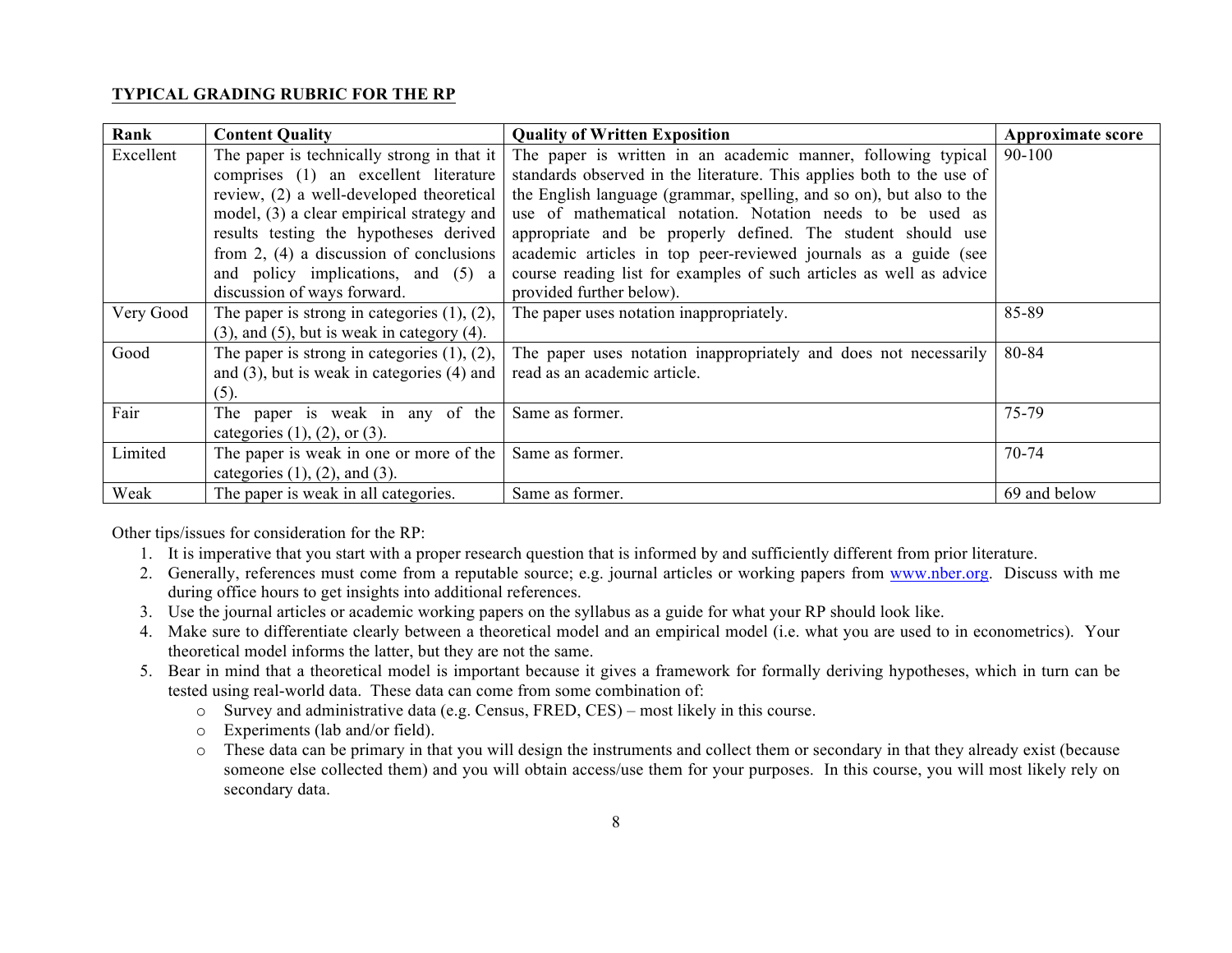#### **SNAPSHOT OF SUGGESTED, RELEVANT READINGS (ALPHABETICAL ORDER)**

The following list of readings is suggested as you go through the book chapters and related material. It is particularly relevant as you formulate your question for the RP and review related literature. As stated above, the National Bureau of Economic Research Working Paper series (see www.nber.org) is another great resource for cutting-edge research on a range of topics, in particular macroeconomics. Additional journals you may want to consult are: *American Economic Review*, *American Economic Journal: Macroeconomics*, *Econometrica*, *Journal of Economic Dynamics and Control*, *Journal of Monetary Economics*, *Journal of Political Economy*, *NBER Macroeconomics Annual*, *Quarterly Journal of Economics*, *Review of Economics and Statistics*, and *Review of Economic Studies*.

- 1. Aliprantis, Dionissi, Timothy Dunne, and Kyle Fee. 2011. "The Growing Difference in College Attainment Between Women and Men." *Economic Commentary* 21, Federal Reserve Bank of Cleveland.
- 2. Ameral, Pedro. 2012. "Technology Shocks and Unemployment in the Last Recession." *Economic Commentary* 7, Federal Reserve Bank of Cleveland.
- 3. Borsi, Mihaly. 2016. "Credit Contractions and Unemployment." Working Paper. https://sites.google.com/site/borsimihaly/home/research
- 4. Clement, Douglas. 2010. "Awash in Cash." *The Region* 24(2), Federal Reserve Bank of Minneapolis.
- 5. Clement, Douglas. 2011. "The Generation Gap." *The Region* 25(3), Federal Reserve Bank of Minneapolis.
- 6. de Cordoba, Gonzalo Fernandez and Timothy J. Kehoe. 2009. "The Current Financial Crisis: What Should We Learn From the Great Depressions of the 20th Century?" *The Region* 5, Federal Reserve Bank of Minneapolis.
- 7. Daly, Mary. C., Bart Hobijn, Ayşegül Sahin, and Robert G. Valletta. 2012. "A Search and Matching Approach to Labor Markets." *Journal of Economic Perspectives* 26(3).
- 8. Drautzburg, Thorsten, Jesús Fernández-Villaverde, and Pablo Guerrón-Quintana. 2017. "Political Distribution Risk and Aggregate Fluctuations." *NBER Working Paper* 23647.
- 9. Duarte, Margarida, Diego Retuccia, and Andrea Waddle. 2007. "Exchange Rates and Business Cycles Across Countries." *Economic Quarterly* 93(1).
- 10. Elsby, Michael W. L., Bart Hobijn, and Ayşegül Sahin. 2010. "The Labor Market in the Great Recession." *NBER Working Paper* 15979.
- 11. Estevado, Marcello and Evridiki Tsounta. 2011. "Has the Great Recession Raised U.S. Structural Unemployment." *IMF Working Paper* WP/11/105.
- 12. Fernald, John G. and Charles I. Jones. 2013. "The Future of U.S. Economic Growth." *American Economic Review, Papers and Proceedings* (May).
- 13. Fraumeni, Barbara. 2009. "The Contributions of Highways to GDP Growth." *NBER Working Paper* 14736.
- 14. Goodfriend, Marvin. 2007. "How the World Achieved Consensus on Monetary Policy." *Journal of Economic Perspectives* 21(4).
- 15. Hines, James R. 2007. "Taxing Consumption and Other Sins." *Journal of Economic Perspectives* 21(1).
- 16. Humpage, Owen F. 2008. "Rising Relative Prices or Inflation: Why Knowing the Difference Matters." *Economic Commentary*, Federal Reserve Bank of Cleveland.
- 17. Juhn, Chinhui and Simon Potter. 2006. "Changes in Labor Force Participation in the United States." *Journal of Economic Perspectives*  $20(3)$ .